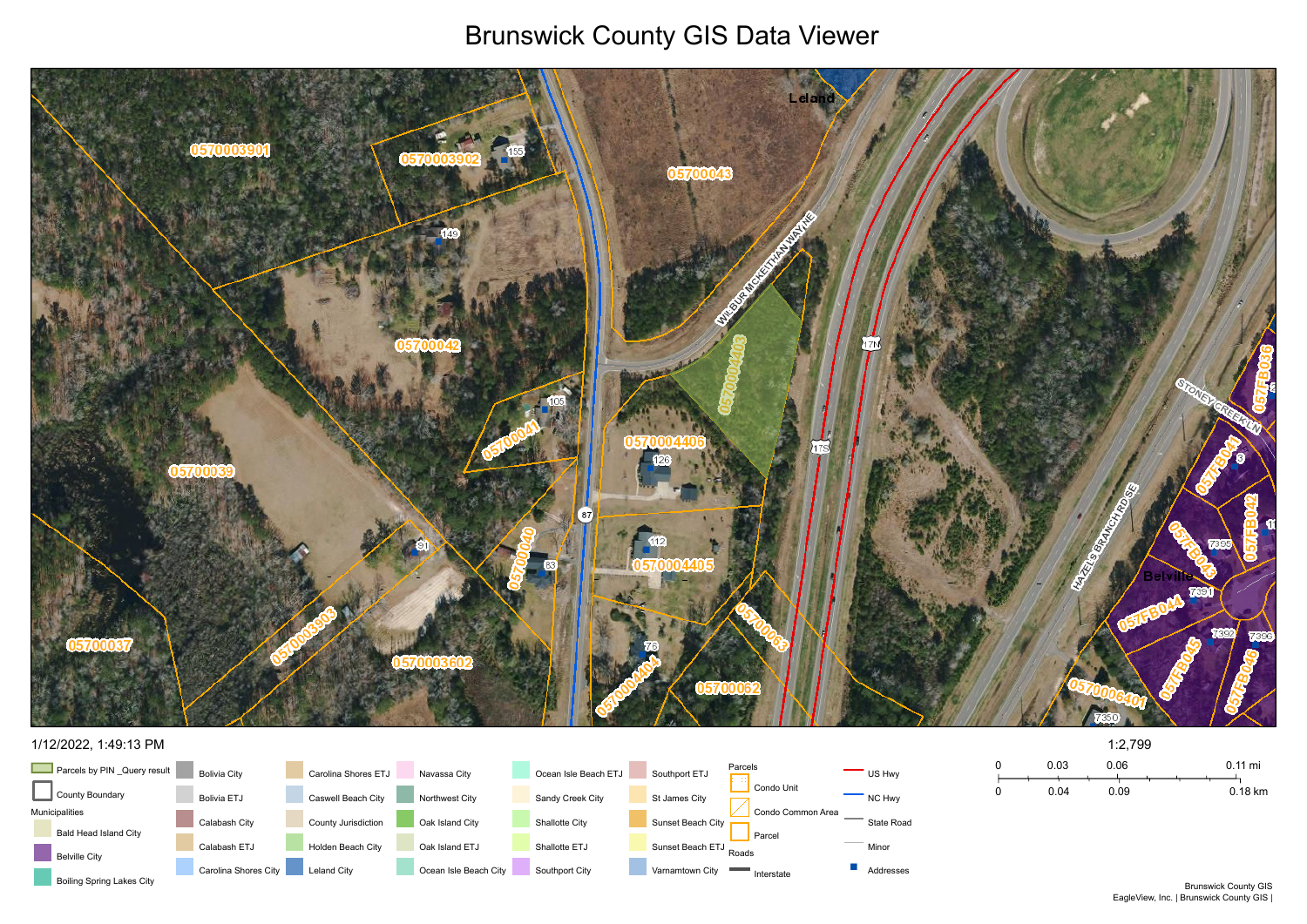| <b>BRUNSWICK COUNTY</b>                                                                                                |                    |                            |              |                   |                   |                          |                              |                   |              |                                           |                      |                           |                   |                                                   |                                    |                                                                       |                                  |                 | 1/12/2022 1:42:38 PM      |              |  |
|------------------------------------------------------------------------------------------------------------------------|--------------------|----------------------------|--------------|-------------------|-------------------|--------------------------|------------------------------|-------------------|--------------|-------------------------------------------|----------------------|---------------------------|-------------------|---------------------------------------------------|------------------------------------|-----------------------------------------------------------------------|----------------------------------|-----------------|---------------------------|--------------|--|
| <b>DEPARTMENT OF TRANSPORTATION</b>                                                                                    |                    |                            |              |                   |                   |                          |                              |                   |              |                                           | Return/Appeal Notes: |                           |                   | Parcel: 0570004403                                |                                    |                                                                       |                                  |                 |                           |              |  |
|                                                                                                                        |                    |                            |              |                   |                   |                          |                              |                   |              |                                           |                      |                           |                   | PLAT: 0035/0270                                   |                                    |                                                                       | <b>UNIO ID 19167</b>             |                 |                           |              |  |
| 20104620                                                                                                               |                    |                            |              |                   |                   |                          |                              |                   |              |                                           |                      |                           |                   | ID NO: 217619704417                               |                                    |                                                                       |                                  |                 |                           |              |  |
|                                                                                                                        |                    |                            |              |                   |                   | BRUNSWICK COUNTY (100)   |                              |                   |              |                                           | CARD NO. 1 of 1      |                           |                   |                                                   |                                    |                                                                       |                                  |                 |                           |              |  |
| Reval Year: 2019 Tax Year: 2021<br>TR-P/O A2 1.55AC PL 35/270 US 17                                                    |                    |                            |              |                   |                   |                          |                              |                   | 1.5500 AC    |                                           |                      | $SRC =$                   |                   |                                                   |                                    |                                                                       |                                  |                 |                           |              |  |
| Appraised by 66 on 06/19/2018 C212 HWY 17 / I-140 CORRIDOR - COMM<br><b>CONSTRUCTION DETAIL</b><br><b>MARKET VALUE</b> |                    |                            |              |                   |                   |                          |                              | TW-02             |              | CI-00 FR-21 EX-N                          |                      |                           | AT-               |                                                   |                                    | <b>LAST ACTION 20180619</b>                                           |                                  |                 |                           |              |  |
|                                                                                                                        |                    |                            |              |                   |                   |                          |                              |                   |              |                                           | <b>DEPRECIATION</b>  |                           |                   |                                                   |                                    |                                                                       | <b>CORRELATION OF VALUE</b>      |                 |                           |              |  |
| <b>TOTAL POINT VALUE</b>                                                                                               |                    |                            |              |                   | Eff.              |                          | <b>BASE</b>                  |                   |              |                                           |                      |                           |                   |                                                   |                                    |                                                                       |                                  |                 |                           |              |  |
| <b>BUILDING ADJUSTMENTS USE MOD</b>                                                                                    |                    |                            |              |                   | Area              | <b>QUAL</b>              | <b>RATE</b>                  | <b>RCN EYBAYB</b> |              |                                           |                      | % GOOD                    |                   | <b>CREDENCE TO</b><br>DEPR. BUILDING VALUE - CARD |                                    |                                                                       |                                  |                 |                           |              |  |
| <b>TOTAL ADJUSTMENT</b><br><b>FACTOR</b><br>TOTAL QUALITY INDEX                                                        |                    |                            | 98           | 00                |                   |                          |                              |                   |              |                                           |                      |                           |                   |                                                   |                                    |                                                                       |                                  |                 |                           |              |  |
|                                                                                                                        |                    |                            |              | TYPE: VACANT LAND |                   |                          |                              |                   |              |                                           |                      |                           |                   |                                                   |                                    | DEPR. OB/XF VALUE - CARD<br>48,660<br><b>MARKET LAND VALUE - CARD</b> |                                  |                 |                           |              |  |
|                                                                                                                        |                    |                            |              | STYLE:            |                   |                          |                              |                   |              |                                           |                      | TOTAL MARKET VALUE - CARD |                   |                                                   |                                    |                                                                       |                                  | 48,660          |                           |              |  |
|                                                                                                                        |                    |                            |              |                   |                   |                          |                              |                   |              |                                           |                      |                           |                   |                                                   |                                    |                                                                       | TOTAL APPRAISED VALUE - CARD     |                 |                           | 48,660       |  |
|                                                                                                                        |                    |                            |              |                   |                   |                          |                              |                   |              |                                           |                      |                           |                   |                                                   |                                    |                                                                       | TOTAL APPRAISED VALUE - PARCEL   |                 |                           | 48,660       |  |
|                                                                                                                        |                    |                            |              |                   |                   |                          |                              |                   |              |                                           |                      |                           |                   |                                                   |                                    |                                                                       | TOTAL PRESENT USE VALUE - PARCEL |                 |                           |              |  |
|                                                                                                                        |                    |                            |              |                   |                   |                          |                              |                   |              |                                           |                      |                           |                   |                                                   | TOTAL VALUE DEFERRED - PARCEL      |                                                                       |                                  |                 |                           |              |  |
|                                                                                                                        |                    |                            |              |                   |                   |                          |                              |                   |              |                                           |                      |                           |                   |                                                   |                                    |                                                                       | TOTAL TAXABLE VALUE - PARCEL \$  |                 |                           | 48,660       |  |
|                                                                                                                        |                    |                            |              |                   |                   |                          |                              |                   |              |                                           |                      |                           |                   |                                                   |                                    |                                                                       | <b>PERMIT</b>                    |                 |                           |              |  |
|                                                                                                                        |                    |                            |              |                   |                   |                          |                              |                   |              |                                           |                      |                           |                   | CODE                                              |                                    | <b>DATE</b>                                                           | <b>NOTE</b>                      | <b>NUMBER</b>   | <b>AMOUNT</b>             |              |  |
|                                                                                                                        |                    |                            |              |                   |                   |                          |                              |                   |              |                                           |                      |                           |                   | ROUT: WTRSHD:                                     |                                    |                                                                       |                                  |                 |                           |              |  |
|                                                                                                                        |                    |                            |              |                   |                   |                          |                              |                   |              |                                           | <b>SALES DATA</b>    |                           |                   |                                                   |                                    |                                                                       |                                  |                 |                           |              |  |
|                                                                                                                        |                    |                            |              |                   |                   |                          |                              |                   |              |                                           |                      |                           |                   | OFF.                                              |                                    |                                                                       |                                  |                 |                           |              |  |
|                                                                                                                        |                    |                            |              |                   |                   |                          |                              |                   |              |                                           |                      |                           |                   | <b>RECORD</b>                                     |                                    | <b>DATE</b>                                                           | <b>DEED</b>                      |                 | <b>INDICATE SALES</b>     |              |  |
|                                                                                                                        |                    |                            |              |                   |                   |                          |                              |                   |              |                                           |                      |                           |                   | <b>BOOK PAGE MOYR</b>                             |                                    |                                                                       | <b>TYPE</b><br><b>O/UV/I</b>     |                 | <b>PRICE</b>              |              |  |
|                                                                                                                        |                    |                            |              |                   |                   |                          |                              |                   |              |                                           |                      |                           |                   | 03191 0366                                        |                                    | 9 2011                                                                | <b>WD</b><br>U                   | $\vee$          |                           | 24000        |  |
|                                                                                                                        |                    |                            |              |                   |                   |                          |                              |                   |              |                                           |                      |                           |                   | 02413 0358                                        | 6                                  | 2006                                                                  | U<br><b>WD</b>                   | $\vee$          |                           |              |  |
|                                                                                                                        |                    |                            |              |                   |                   |                          |                              |                   |              |                                           |                      |                           |                   | 01271 1204                                        | $\mathbf{1}$                       | 1999                                                                  | U<br><b>WD</b>                   | $\vee$          |                           | $\Omega$     |  |
|                                                                                                                        |                    |                            |              |                   |                   |                          |                              |                   |              |                                           |                      |                           |                   |                                                   | <b>HEATED AREA</b><br><b>NOTES</b> |                                                                       |                                  |                 |                           |              |  |
|                                                                                                                        |                    |                            |              |                   |                   |                          |                              |                   |              |                                           |                      |                           |                   | 07ST#18821                                        |                                    |                                                                       |                                  |                 |                           |              |  |
|                                                                                                                        | <b>SUBAREA</b>     |                            |              |                   |                   |                          |                              |                   |              |                                           |                      | <b>UNIT</b>               | ORIG <sub>%</sub> |                                                   | <b>SIZE</b>                        |                                                                       | <b>ANN DEP</b>                   |                 | $\frac{0}{0}$             | OB/XF DEPR.  |  |
|                                                                                                                        | GS                 |                            | <b>RPL</b>   |                   |                   |                          |                              |                   |              | CODEQUALITY DESCRIPTION COUNTLTH WTHUNITS |                      | <b>PRICE</b>              | <b>COND</b>       | <b>BLDG# FACT AYBEYB</b>                          |                                    |                                                                       | <b>RATE</b>                      | <b>OVR COND</b> |                           | <b>VALUE</b> |  |
| <b>TYPE</b>                                                                                                            | AREA               | $\mathcal{O}_{\mathbf{O}}$ | <b>CS</b>    |                   |                   | <b>TOTAL OB/XF VALUE</b> |                              |                   |              |                                           |                      |                           |                   |                                                   |                                    |                                                                       |                                  |                 |                           |              |  |
| <b>FIREPLACE</b>                                                                                                       |                    |                            |              |                   |                   |                          |                              |                   |              |                                           |                      |                           |                   |                                                   |                                    |                                                                       |                                  |                 |                           |              |  |
| <b>SUBAREA</b>                                                                                                         |                    |                            |              |                   |                   |                          |                              |                   |              |                                           |                      |                           |                   |                                                   |                                    |                                                                       |                                  |                 |                           |              |  |
| <b>TOTALS</b>                                                                                                          |                    |                            |              |                   |                   |                          |                              |                   |              |                                           |                      |                           |                   |                                                   |                                    |                                                                       |                                  |                 |                           |              |  |
| <b>BUILDING DIMENSIONS</b>                                                                                             |                    |                            |              |                   |                   |                          |                              |                   |              |                                           |                      |                           |                   |                                                   |                                    |                                                                       |                                  |                 |                           |              |  |
| <b>LAND INFORMATION</b>                                                                                                |                    |                            |              |                   |                   |                          |                              |                   |              |                                           |                      |                           |                   |                                                   |                                    |                                                                       |                                  |                 |                           |              |  |
|                                                                                                                        |                    |                            |              |                   |                   |                          |                              |                   | <b>OTHER</b> |                                           |                      |                           |                   |                                                   |                                    |                                                                       |                                  |                 |                           |              |  |
|                                                                                                                        |                    |                            |              |                   |                   |                          |                              |                   |              | <b>ADJUSTMENTS AND</b>                    |                      |                           | LAND              | <b>TOTAL</b>                                      |                                    |                                                                       |                                  |                 |                           |              |  |
| <b>HIGHEST AND</b>                                                                                                     | <b>USE</b>         |                            | <b>LOCAL</b> | <b>FRON</b>       |                   |                          | <b>DEPTH LIND COND NOTES</b> |                   |              |                                           |                      | <b>ROAD</b>               | <b>UNIT</b>       | <b>LAND</b>                                       |                                    | <b>UNT TOTAL</b>                                                      | <b>ADJUSTED</b>                  |                 | <b>LAND OVERRIDE LAND</b> |              |  |
| <b>BEST USE</b>                                                                                                        | <b>CODE ZONING</b> |                            |              |                   | <b>TAGE DEPTH</b> |                          | / SIZE MOD                   | <b>FACT</b>       |              | RF AC LC TO OT TYPE                       |                      |                           | <b>PRICE</b>      | <b>UNITS</b>                                      | <b>TYP</b>                         | <b>ADJST</b>                                                          | <b>UNIT PRICE</b>                | <b>VALUE</b>    | <b>VALUE</b>              | <b>NOTES</b> |  |
| <b>COMMERCIAL</b>                                                                                                      | 0700               |                            | <b>CLD</b>   | 250               | $\Omega$          | 1.0000                   | $\Omega$                     |                   |              | $0.7500+00+00-25+00+00$                   |                      | <b>PW</b>                 | 40,000.00         | 1.622                                             | AC                                 | 0.750                                                                 | 30,000.00                        | 48660           |                           |              |  |
|                                                                                                                        |                    |                            |              |                   |                   |                          |                              |                   |              | Secondary Road                            |                      |                           |                   |                                                   |                                    |                                                                       |                                  |                 |                           |              |  |
| TOTAL MARKET LAND DATA                                                                                                 |                    |                            |              |                   |                   |                          |                              | 1.622             |              |                                           |                      | 48,660                    |                   |                                                   |                                    |                                                                       |                                  |                 |                           |              |  |
| ITOTAL PRESENT USE DATA                                                                                                |                    |                            |              |                   |                   |                          |                              |                   |              |                                           |                      |                           |                   |                                                   |                                    |                                                                       |                                  |                 |                           |              |  |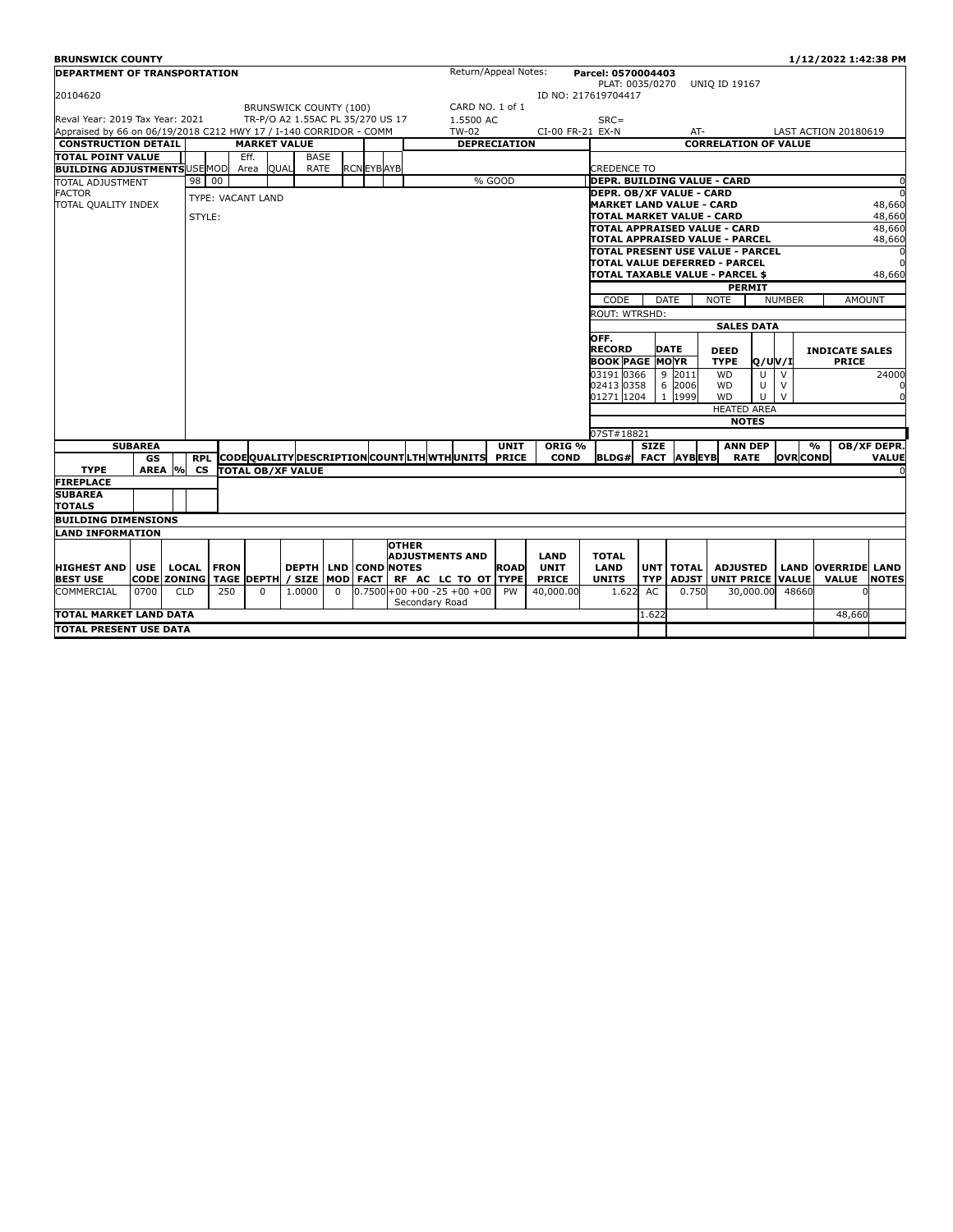|                                                                                                      | REAL ESTATE OWNED BY DEPARTMENT OF TRANSPORTATION      |                                       |  |  |  |  |  |  |  |  |
|------------------------------------------------------------------------------------------------------|--------------------------------------------------------|---------------------------------------|--|--|--|--|--|--|--|--|
|                                                                                                      | ררכס                                                   | <b>US 17</b>                          |  |  |  |  |  |  |  |  |
| Division 3                                                                                           | <b>BRUNSWICK</b><br>WBS Element:<br>County             | 34491.2.8<br>Road No                  |  |  |  |  |  |  |  |  |
| Acquired From                                                                                        | ROQUE R. LUGO                                          | Parcel No R-2633A 020 $\sim$          |  |  |  |  |  |  |  |  |
| Deed Dated                                                                                           | Recorded in Book 3191<br>8/18/11                       | at Page 0366                          |  |  |  |  |  |  |  |  |
| Along Service Road 3 – approximately 250 feet easterly from the intersection<br>Approximate Location |                                                        |                                       |  |  |  |  |  |  |  |  |
|                                                                                                      | of NC 87 and Service Road 3, on the right.             |                                       |  |  |  |  |  |  |  |  |
| Approximate Dimensions                                                                               | 298.45x98.36x340.67x(curve chord 137.61)x192.90x108.40 | Area<br>1.555 acre $\sim$             |  |  |  |  |  |  |  |  |
| Highway Frontage                                                                                     | (curve chord 137.61), 192.90 along SRVD3               | Yes along US 17<br>Controlled         |  |  |  |  |  |  |  |  |
|                                                                                                      | 298.45', 98.36' along US 17 Bypass                     | No along SRVD3<br>Access              |  |  |  |  |  |  |  |  |
| Improvements                                                                                         | None                                                   |                                       |  |  |  |  |  |  |  |  |
| <b>Encumbrances</b>                                                                                  | Tde on plans                                           |                                       |  |  |  |  |  |  |  |  |
| <b>Advanced Acquisition</b>                                                                          |                                                        | Cost<br>\$                            |  |  |  |  |  |  |  |  |
| Residue Yes                                                                                          |                                                        | S<br><b>Estimated Value</b><br>24,475 |  |  |  |  |  |  |  |  |
| Material Site (fee)                                                                                  |                                                        | S<br>13500<br>Cost                    |  |  |  |  |  |  |  |  |
| Advance Acquisition Transferred to Right of Way                                                      | Date                                                   |                                       |  |  |  |  |  |  |  |  |
| Residue Sold to                                                                                      | Date                                                   | Amount                                |  |  |  |  |  |  |  |  |
| Residue Transferred to Right of Way                                                                  |                                                        | Date                                  |  |  |  |  |  |  |  |  |
| Material Site Sold to                                                                                | Date                                                   | \$<br>Amount                          |  |  |  |  |  |  |  |  |
|                                                                                                      |                                                        |                                       |  |  |  |  |  |  |  |  |

153923

# N.C. Dept. of Transportation

OCT 18 2011

Right of Way Branch

FRM14-W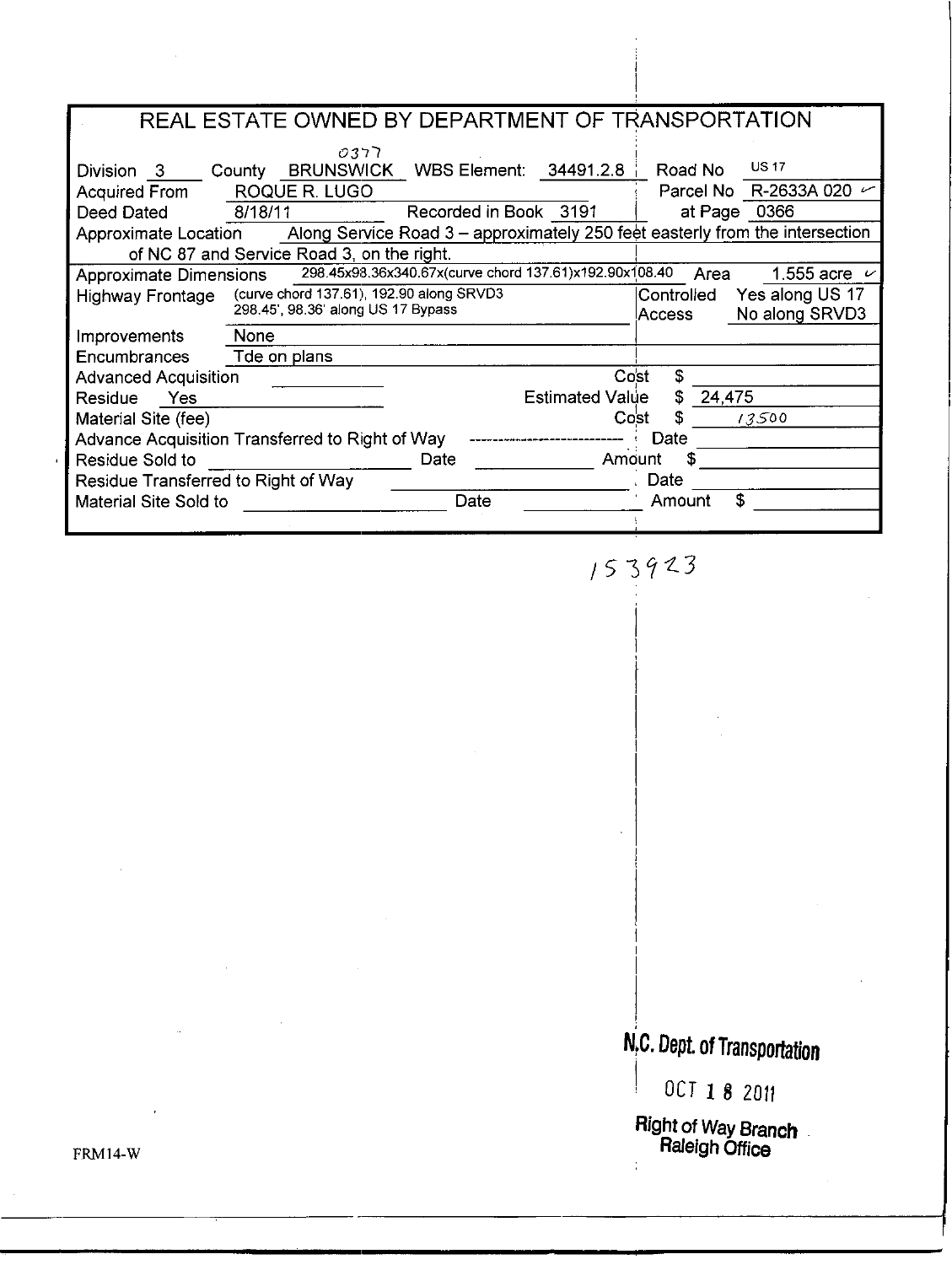

 $$48.00$ 

Brenda M. Clemmons

**NC REVENUE STAMP:** 

09-13-2011 10:37:14.000

**Register of Deeds** 

Brunswick County, NC

(#271892)

This certifies that there are no delinquent ad valorem taxes, fees, assessments or other liens which the Brunswick County Tax Collector is charged with collecting, that are a lien on: Parcel Number 05 7000 4/40. Ck ! as notated by the Brunswick County Cash 9 Refund. Assessor's Office. This is not a certification Cт ካድ Finance **In Portions of document are in**that the parcel number matches the deed ure due to condition Of one nat  $CK$   $\chi_{\varrho\circ}$ description. ϡ Document contains seals verified by original  $9 - 13 - 11$ instrument that cannot be reproduced or copied. Date **(Assi) Tax Col. / Del. Tax Spec.** 

Martin T. McCracken, Assistant Attorney General, Department of Prepared by and return to: Transportation, Attorney General's Office, 1505 Mail Service Center, Raleigh, NC 27699-1505

This convevance does not include a primary residence.

STATE OF NORTH CAROLINA

**COUNTY OF BRUNSWICK** 

#### **GENERAL WARRANTY DEED**

THIS DEED, made this the  $18^{\circ}$  day of August, 2011, by ROQUE R. LUGO and wife, MELODY R. LUGO, hereinafter called "GRANTORS," to DEPARTMENT OF TRANSPORTATION, an agency of the State of North Carolina, the address of which is Post Office Box 25201, Raleigh, NC 27611, hereinafter called "GRANTEE."

WITNESSETH, that the GRANTORS, as further consideration of that settlement memorialized in the Consent Judgment in the highway condemnation action captioned: "DEPARTMENT OF TRANSPORTATION, Plaintiff, v. ROQUE R. LUGO ET UX, ET AL., Defendants," 10-CVS-215, Brunswick County, have and by these presents do grant, bargain, sell and convey unto the GRANTEE in fee simple, that certain tract, valued at \$24,475, and more particularly described as follows: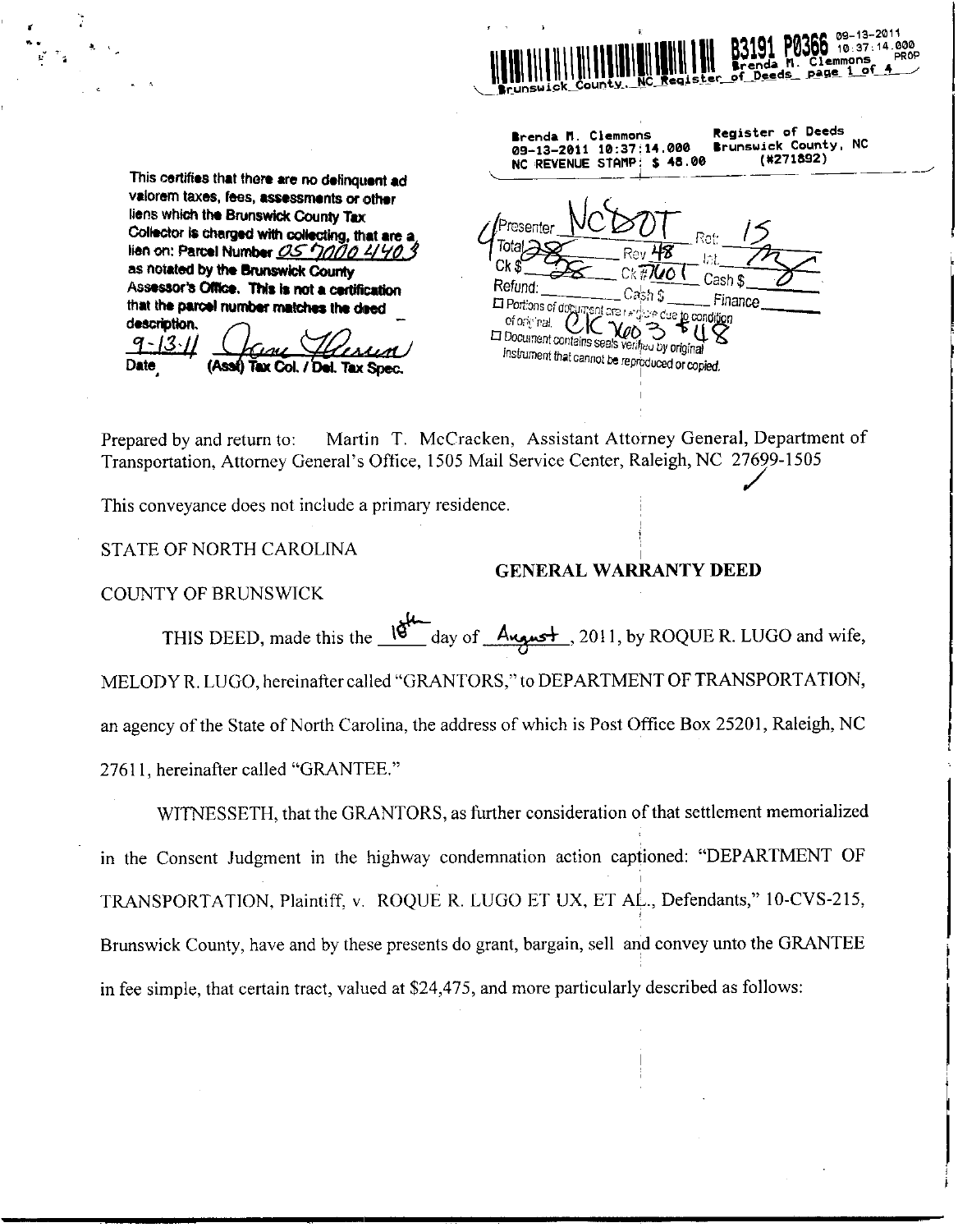

 $\overline{2}$ 

#### **RESIDUAL TRACT:**

Beginning at Point "620" being N 39°22′29" W 182.97 ft. from -Y1-72+54.70, thence S  $11^{\circ}17'46''$  W 298.45 ft. to point "600"; thence S 08°04'02" W 98.36 ft. to point "615"; thence N 43 $^{\circ}26'04''$  W 340.67 ft. to point "612"; thence along a curve turning to the left, having a radius of 297.0000 ft. and having a chord with a bearing of N 54°12'40" E and a chord distance of 137.61 ft., an arc distance of 138.88 ft. along said curve to point 603, thence N 40°48'55" E 192.90 ft. to point "621"; thence S 39°22'29" E 108.40 ft. to point "620"; returning to the place of beginning.

The above tract is the approximately 1.555 acre remnant shown on that map, entitled "PROPERTY DESCRIBED IN CIVIL ACTION ENTITLED STATE OF NORTH CAROLINA DEPARTMENT OF TRANSPORTATION VS ROQUE R. LUGO, ET UX, ET AL, BRUNSWICK COUNTY, 2010-CVS-215."

Reference is made to the master plans for Department of Transportation Project No. 34491.2.8 (ID #R-2633A) on file in the Right of Way Branch of the Department of Transportation, Transportation Building, in Raleigh, North Carolina, and also on a copy of said project plans which are or will be recorded, as required by law, in the office of the Register of Deeds of Brunswick County. The remnant conveyed herein is a portion of Parcel 020 on those plants.

The above-described property was acquired by GRANTOR by instrument recorded in Book 1271, Page 1204, Brunswick County Registry.

TO HAVE AND TO HOLD the aforesaid lot or parcel of land and all privileges and

appurtenances thereto belonging to GRANTEE in fee simple.

And the GRANTORS covenant with the GRANTEE, that GRANTORS are seized of the

premises in fee simple, have the right to convey the same in fee simple, that title is marketable and

free and clear of all encumbrances except as set forth herein, and that GRANTORS will warrant and

defend the title against the lawful claims of all persons whomsoever except for the exceptions herein

after stated.

Title to the above-described property is subject to the following exceptions: the right of way,

control of access, pre-existing control of access and temporary drainage easement set forth in that

Consent Judgment in highway condemnation action captioned: "DEPARTMENT OF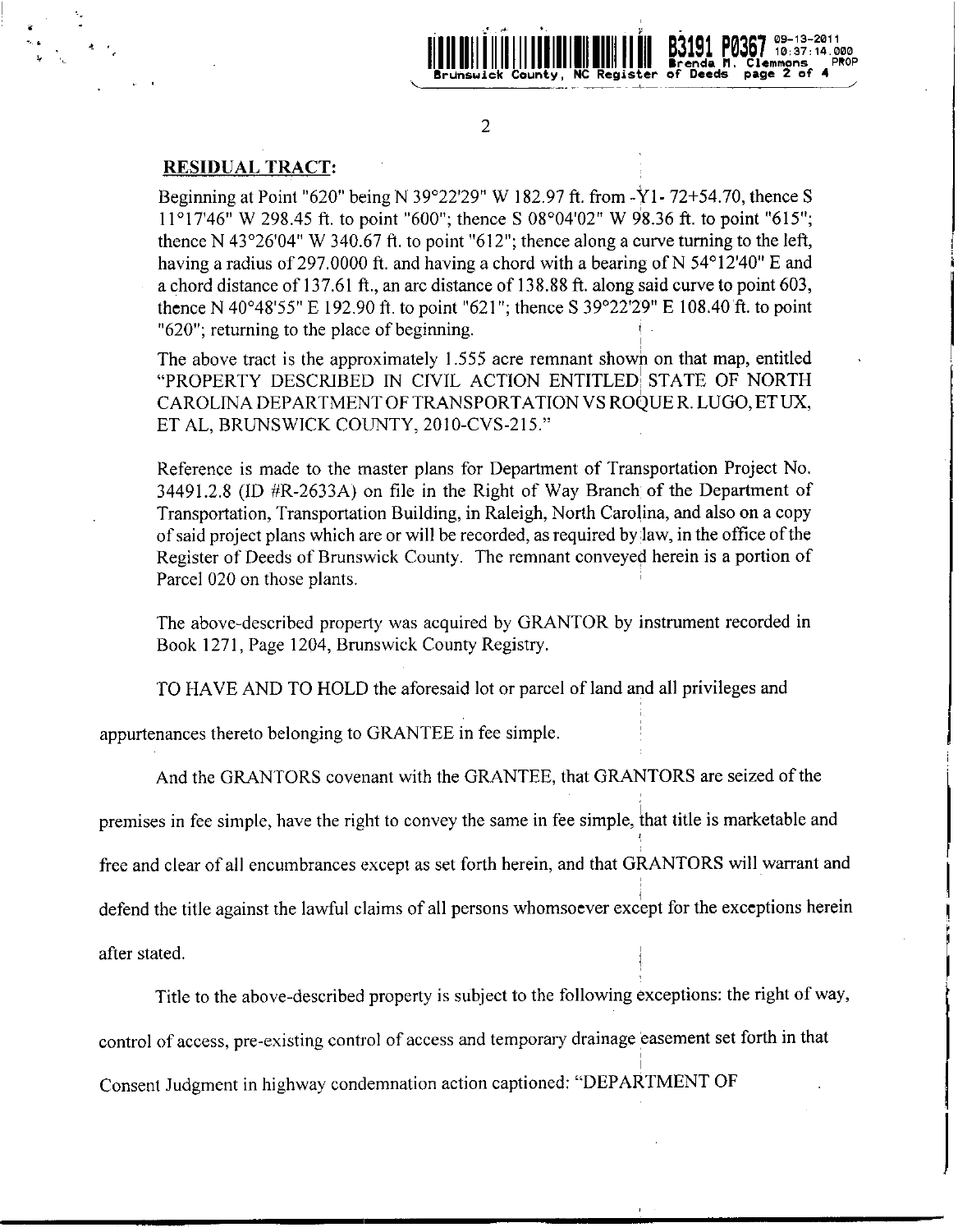

3

TRANSPORTATION, Plaintiff, v. ROQUE R. LUGO ET UX, ET AL.; Defendants," 10-CVS-215, Brunswick County; further, the access point and access easements shown on the above referenced map have been acquired by the Consent Judgment in the above captioned action and there shall no longer be direct access to the main traffic lanes, ramps, and approaches of U.S. 17.

IN WITNESS WHEREOF, the GRANTOR have hereunto set their hand and seal, the day and year first above written.

<u>Cogn R Lugo</u><br>ROOUER PUGO  $(SEAL)$  $(SEAL)$ 

Accèpted by the Department of Transportation:

Bv: Title:

**STATE OF NORTH CAROLINA** COUNTY OF Brunswick

I, a Notary Public of the County and State aforesaid, certify that **KGQUL RLUGO** personally came before me this day and acknowledged due  $LCA$ execution of the foregoing instrument. Witness my hand and official stamp or seal, this  $\sqrt{\delta}$ day of **August** 2011.



Notary Public

My Commission expires:  $3\sqrt{8}$  2012